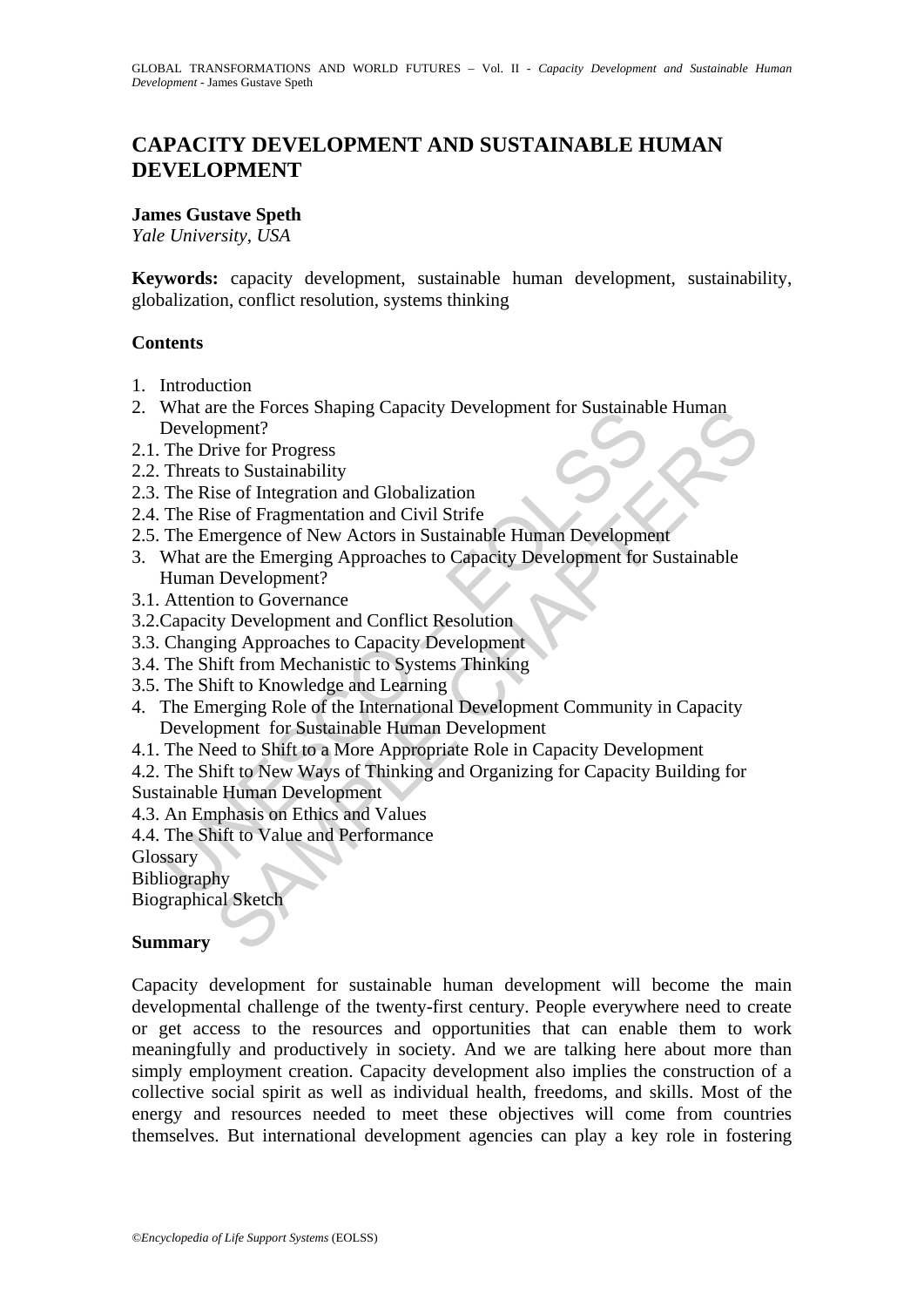capacity development provided they can adjust their own structures and behaviors to focus on this important task.

### **1. Introduction**

I can imagine the scene about one hundred years ago. Groups of people, nervous, uncertain but engaged, huddled together in homes or beside rivers, in cafes or on boardwalks trying to decipher the meaning of the past one hundred years and speculating about events in the century to come. Now, a hundred years later, we are at it again, this time facing the approach of a new millennium. We are still looking at the night sky or perhaps this time, a computer screen, trying to understand the meaning of the past and making predictions for the future. It is likely, however, that our predictions will say much more about our own era than it will about the one to follow.

following are my views about capacity development and elopment. (The term capacity "development" is used here ratiding" to emphasize the idea of improving and developing the elopment Programme's (UNDP's) experiences and al In the term capacity development and sustainable hung are my views about capacity development and sustainable hund to emphasize the idea of improving and developing those capacities ist.) I welcome the chance both to dist The following are my views about capacity development and sustainable human development. (The term capacity "development" is used here rather than capacity "building" to emphasize the idea of improving and developing those capacities that already exist.) I welcome the chance both to distill some of the United Nations Development Programme's (UNDP's) experiences and also to rethink some of my own assumptions about international cooperation in the years ahead. In many respects, such complex topics contain within themselves many of the themes and questions that preoccupy us all at such a hinge point of history. Can we hope for better things in the future than in the past? Should our assumptions about human nature change? Will our achievements of this century survive in the next? How can we improve our abilities to help ourselves? Who is "ourselves"?

This article is based on two key assumptions which will be stated but not argued in great detail. The first is that over the long term, collaboration and cooperation among people, be they members of a local community or citizens of a country or simply part of global humanity, are both operational and ethical imperatives. We need ideas, values, and patterns of behavior at all levels that can nurture our global store of social capital and mediate the conflicts that still characterize our world at the beginning of the twenty-first century. In my mind, international development cooperation remains a key part of that broader human impulse for human collaboration and justice. We in the international development community need to stand clearly for these values and principles if we wish to retain our credibility and legitimacy.

The second assumption is a more unsettling one. We are beginning to realize the relative political and social placidity of the last four development decades. In retrospect, it may have been an aberrant period. Conflicts, particularly in the form of ethnic and civil strife, have been gathering momentum now for about a decade and show no signs of abating. We may be returning to more normal patterns of disorder and upheaval that have always been a part of the human experience. If this is true, then capacity development for sustainable human development may involve much more than helping well-intentioned people to improve their technical and organizational abilities. It may also consist of creating safety and security for people that wish to make progress. Certainly, capacity development will be a much more intractable activity than the kind of conventional development activities that we have known since the 1960s.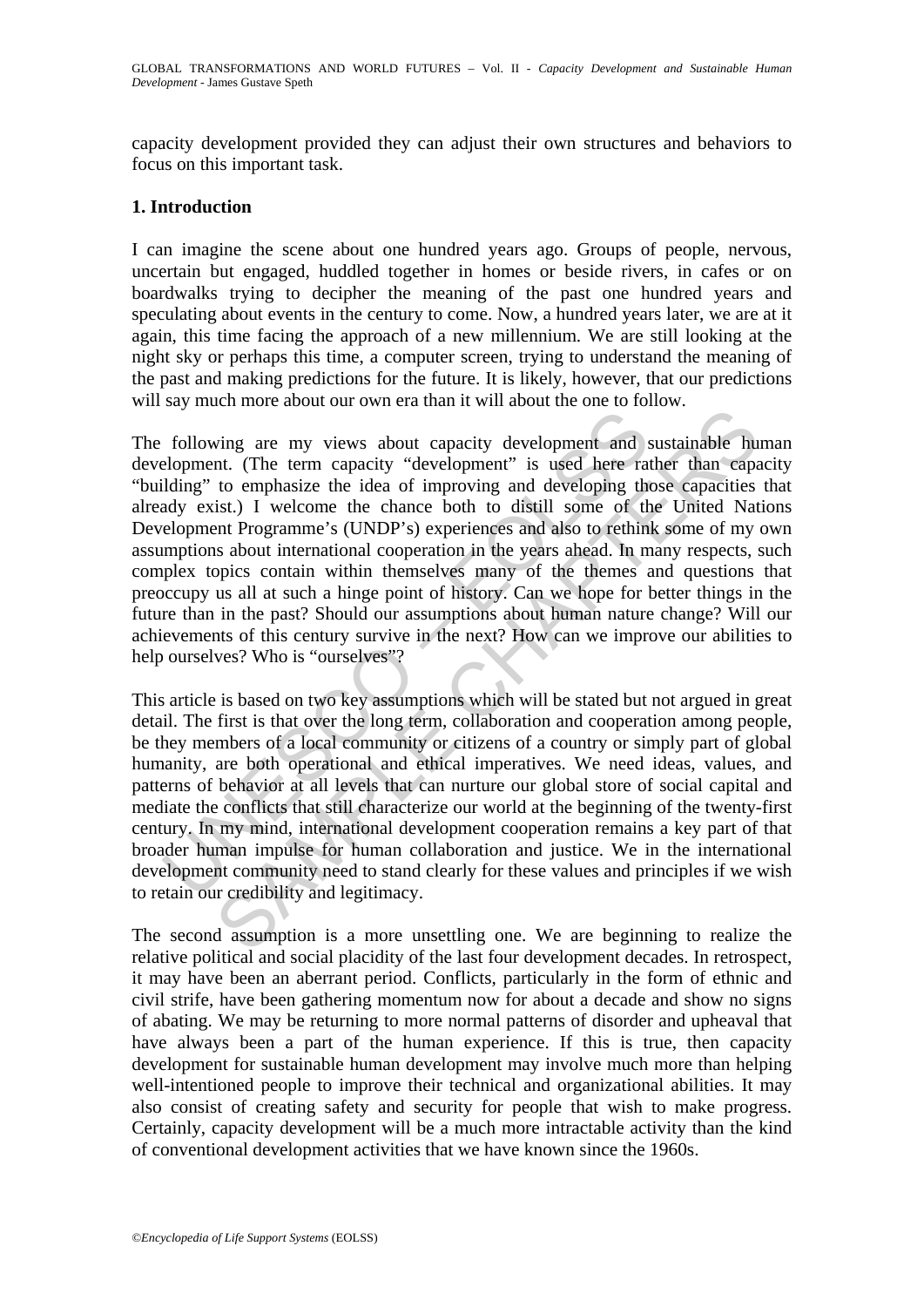First some definitions are needed to guide the discussion that follows. Most of us still seek a clear understanding of the terms "capacity" and "capacity development" despite the obvious fact that we see plenty of evidence of them in our daily lives—private firms that build extraordinary marketing and sales systems, governments that manage huge defense, judicial, and taxation systems, universities that produce world class research and learning, nongovernmental organizations (NGOs) that mobilize the efforts of millions of citizens, community groups that revitalize neighborhoods, families that produce generation after generation of committed sons and daughters, people that improve their confidence and abilities.

"Capacity" in this paper simply refers to the abilities, understandings, attitudes, values, relationships, and behaviors that enable groups and individuals and organizations in a society to achieve their objectives over time. It means people at all levels of a society taking on new roles and responsibilities, building new relationships and doing things differently. But it is not just about building the capacities of particular groups or organizations. Capacity development also involves the promotion of changes in the political, social, and cultural contexts that shape people's actions. Perhaps the most important is that of citizen engagement.

"Capacity development" refers to the processes—the activities, the strategies, the methodologies, the things that people do—to bring about this growth in capacity. We are talking here about the way people and organizations interact, learn, manage conflict, assess information, solve problems, collaborate, and make decisions.

ng on new roles and responsibilities, building new relationships<br>rently. But it is not just about building the capacities of pa<br>mizations. Capacity development also involves the promotion<br>tical, social, and cultural contex mew roles and responsibilities, building new relationships and doing the But it is not just about building the capacities of particular group B. But it is not just about building the capacities of particular group ocial, a The idea of sustainable human development also needs clarification. It has been explicitly at the center of UNDP's work since 1993. It makes the central purpose of development the creation of an enabling environment in which all people can enjoy long, healthy, productive, and creative lives. I see sustainable human development in the sense of expanding and enlarging the choices of people. It is about human empowerment, gender equality, equitable growth, participation, and poverty reduction. People expand their choices by gaining greater access to economic resources and improving their ability to acquire knowledge. This enhancement must be for both present and future generations without sacrificing one for the other.

There are five aspects to sustainable human development from the UNDP perspective, all of which affect the lives of the poor and the vulnerable—empowerment, cooperation, equity, sustainability, and security. UNDP focuses its work on four critical elements of sustainable human development: eliminating poverty, creating jobs and sustaining livelihoods, protecting and regenerating the environment, and promoting the advancement of women. Capacity development underpins all of these objectives. Sustainable human development is linked to capacity development in that it is accomplished by expanding human capabilities and perspectives.

This article is not primarily concerned with a technical or ecological analysis of sustainable human development, nor does it deal directly with health or education or other social issues. Much has been written on these topics and more will be forthcoming in this Encyclopedia (see Peter Morgan (1992). *A Framework for Capacity Building— What, Why and How*; M. E. Hildebrand and M. S. Grindle (1994). *Building Sustainable*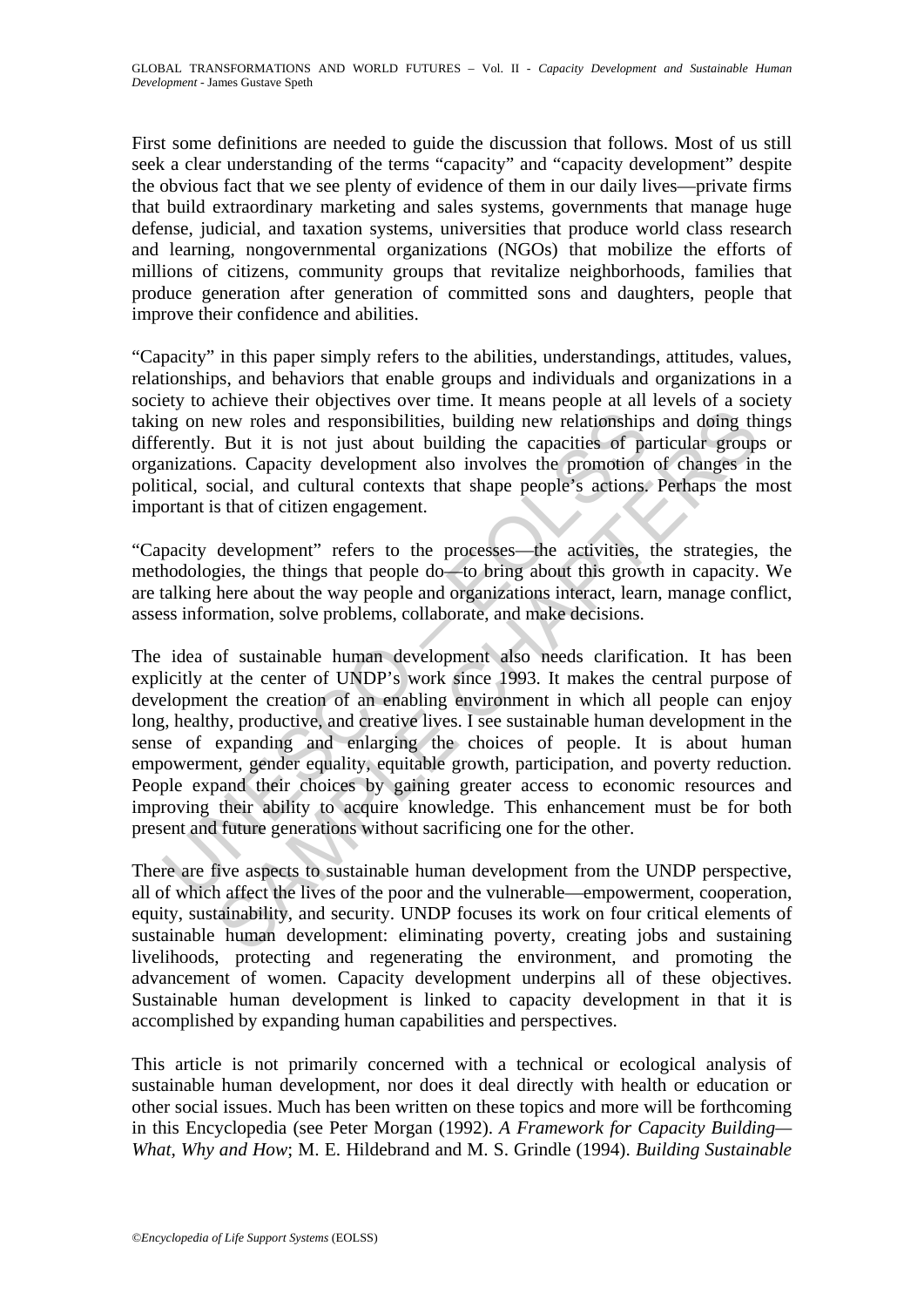GLOBAL TRANSFORMATIONS AND WORLD FUTURES – Vol. II - *Capacity Development and Sustainable Human Development* - James Gustave Speth

*Capacity: Challenges for the Public Sector*. Harvard Institute for International Development). Rather, it will focus on the interconnections between capacity development and sustainable human development and the things that outside actors such as international development agencies must do in the years ahead to help push these ideas through to implementation.

# **2. What are the Forces Shaping Capacity Development for Sustainable HumanDevelopment?**

Capacity development is not a disconnected activity. It takes place in contexts—global, national, regional, local—that shape its effectiveness. What are some of these contextual forces and how should we think about them?

#### **2.1 The Drive for Progress**

The Drive for Progress<br>point bears repeating. Looking at the record on human develop<br>y years, we have reason to be optimistic. Never before in hist<br>greessed so far so fast. The average life expectancy in the dev<br>eased by o rive for Progress<br>
bears repeating. Looking at the record on human development over the<br>
s, we have reason to be optimistic. Never before in history have so n<br>
so far so fast. The average life expectancy in the developing One point bears repeating. Looking at the record on human development over the past thirty years, we have reason to be optimistic. Never before in history have so many progressed so far so fast. The average life expectancy in the developing world has increased by one-third in the last thirty years. More than 70% of people in developing countries now have access to health services. Primary school enrollment has increased by 80% during this period. The developing world has made more social and economic advances in thirty years than the industrial world made in a hundred years at a comparable stage of its development. Most important of all, we know for certain that human abilities and capacities exist in abundance in all societies, albeit in many cases, in suppressed, untapped, and unrewarded forms. The pattern of wealth and opportunity may be skewed but intelligence and spirit are broadly distributed. Indeed, one of the main outcomes of the shift to greater participation in the 1980s and 1990s was the validation of local, indigenous knowledge and insight as a critical form of developmental expertise. Progress, even that which is rapid and broad-based, is possible. People everywhere and in every situation can learn to adapt and innovate. Despite their bleak prospects in many cases, the hope and energy of people remains the greatest resource for progress. The real challenge facing efforts at capacity development in many cases is helping to create an enabling or at least a safe environment within which the natural tendency of people to organize and progress can come to the fore.

# **2.2 Threats to Sustainability**

We are all aware of the other side of the equation and this Encyclopedia will no doubt contain much analysis on the decline of our global life support systems. Even before the tumultuous global shocks of 1997 and 1998, over one billion of the world's population existed on less than the equivalent of US\$1 per day. One billion, nearly a sixth of humanity, will enter the new millennium doomed to poverty. Three billion will have no sanitation. Two billion will have no power. In terms of ecosystems, fertile agricultural land, tropical forests, and wetlands are all likely to decrease substantially in the years ahead. Where the poorest one billion live in abject poverty, the richest billion command sixty times as much. Thirty years ago, it was only thirty times as much. Progress has been made but not enough to provide the human security for sustainable development. When we extrapolate out many of the trends in urbanization, land degradation, water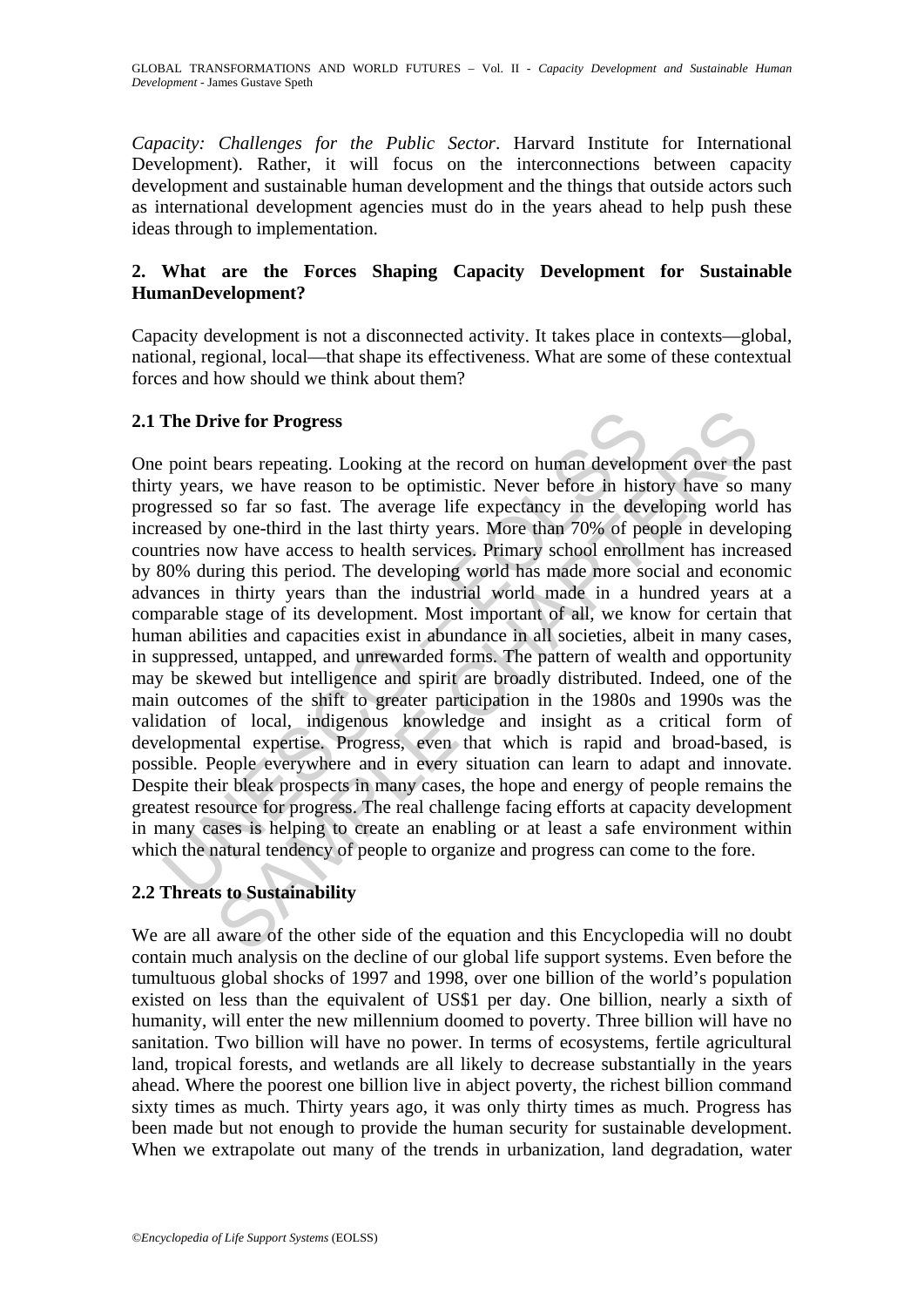and housing shortages, food security, and population, we see huge challenges in reconciling the needs and legitimate aspirations of the world's population with our capacity to meet them.

Illiteracy is an issue of particular concern. In developing countries, an estimated 130 million children, about 40% of the elementary school population, either never enter school or drop out before receiving a basic education. In developed countries, 15–20% are functionally illiterate, unable to understand a job application, much less operate a computer or develop the advanced skills necessary to survive in a global competitive economy. Without rising levels of literacy, we cannot make the progress on health, nutrition, safe childbirth and rearing, conflict resolution, and democratization that is required to achieve sustainable human development.

### **2.3 The Rise of Integration and Globalization**

The Rise of Integration and Globalization<br>
ch has been written about the trend to a globalized, integrated m<br>
still unclear about its impact on both capacity development and<br>
still unclear about its impact on both capacity se of Integration and Globalization<br>been written about the trend to a globalized, integrated marketplace bu<br>clear about its impact on both capacity development and sustainable hu<br>t. Previous surges in globalization, before Much has been written about the trend to a globalized, integrated marketplace but we are still unclear about its impact on both capacity development and sustainable human development. Previous surges in globalization, before the First World War and after the Second, were built largely around falling transportation costs both for people and for goods. The current surge at the end of the twentieth century is being driven to a large degree by falling telecommunications costs based on the spreading use of microchips, satellites, fiber optics and above all, the Internet. We can see the spread of liberal market principles and the increasing integration of financial, commercial, and technological systems. Such a process, in many countries, seems to encourage the spread of democratic governance and a huge range of new ideas and innovations, most of which seem supportive of capacity development. The planet, for example, now has the outlines of a global university, a global library, a global shopping center, a global postal service. The inevitable upsurges in growth and prosperity around the world over the long term may eventually benefit broader numbers of people in all countries and regions. And yet we are all aware of the downsides of rapid globalization. The process of spread and diffusion also applies to afflictions such as HIV/AIDS and ecological deterioration. The relationships among nation-states, governments, global markets, and individuals are rapidly shifting to the detriment of many groups and states that are not in a position to take advantage of the benefits of globalization. Rapid currency and investment shifts can devastate whole countries and make them vulnerable, as has been seen over the last couple of years. And we do not yet know how countries, even the richer ones, can simultaneously compete in the global economy and at the same time preserve their cultural identity.

- -
- -
- -

TO ACCESS ALL THE **19 PAGES** OF THIS CHAPTER, Visit: [http://www.eolss.net/Eolss-sampleAllChapter.aspx](https://www.eolss.net/ebooklib/sc_cart.aspx?File=E1-24-08)